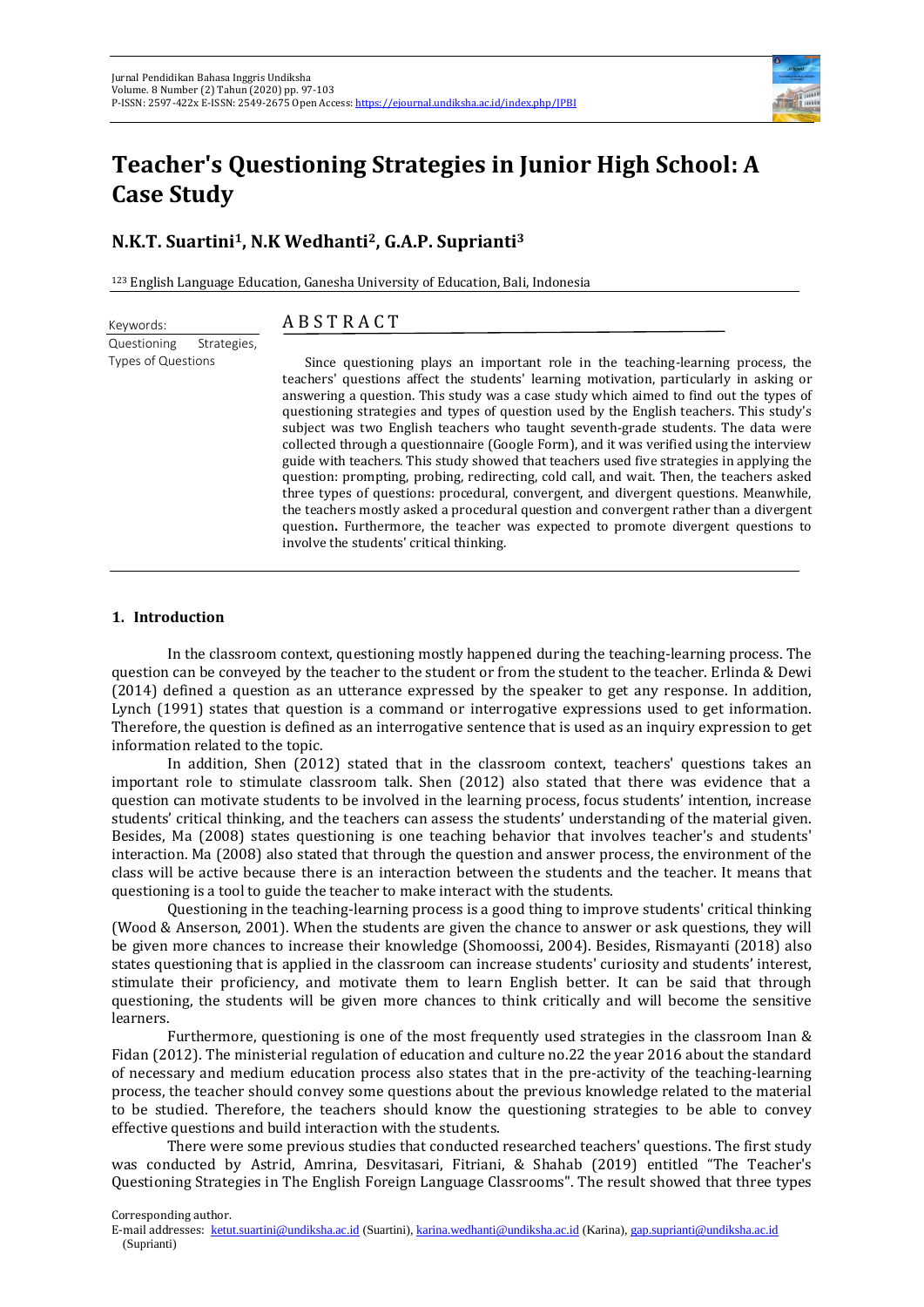of teacher questioning strategies used by teachers, namely, convergent, divergent, and procedural questions. In this case, teachers mostly used convergent questions where the question mostly required yes/no and short answers questions. It was also found that there were five reasons why teachers preferred used convergent questions, those were: to recalling students' understanding, to attracting students' attention, to increasing students' in higher-order thingking, and to improve students participation.

In addition, the study was conducted by Ozturk (2016) entitled "Types of Question Used in EFL Classroom: A Reflective Study on a Turkish EFL Teachers' Practices". The question types which were used in this research was the framework of Richard and Lockhart (1996) such as, procedural, convergent, and divergent question. This study showed that most of the questions that the teacher used during these four hours were convergent, such as seeking yes/no short answers. This study also found that the teacher were sometimes used procedural questions, it was used to attract students' attention and prepare students for the next material, then it was used just for the sake of asking and served as conversational routines during the interaction with the students.

Then, Wangru (2016) carried out the study entitled "The Research on College English Teacher Classroom Questioning." This study was conduted to explore several aspects of the characteristics of teachers' question, such as questions' types, how to answer the questions, the types of questioning strategies, how to distribution the questions, waittime, and give feedback in the college EFL class. It was also stated that it might contribute to the teachers' questioning and the second language acquisition in EFL classrooms; meanwhile, it may train students' language competence and improve teaching quality efficiency.

Erianti, Akib, & Baso (2018) also carried out the study about "An Analysis of Teachers' Questioning Strategies in ELT (English Language Teaching) the Classroom Interaction at Eleventh Grade SMA Muhammadiyah 1 Unismuh Makassar. This study showed that the teacher used 13% procedural question, 74 % display question, and 13% referential questionquestion. However, the teacher used the types of questions according to the function of the question type.

Furthermore, Rido (2017) also conducted a study about "Questioning Strategies of Master Teachers in Indonesian Vocational English Classrooms. The result showed that the teacher used three types of teacher's questioning strategies, namely, close-display, open-referential, and follow-up questions. It also nominated specific students to answer questions, asked the entire class, and repeated questions when there were no responses. Therefore, teachers' questions containing information about students' understanding can also be considered a tool for increasing students' interaction.

Then, Sujariati, Rahman & Mahmud (2016) carried out a study about "English Teacher's Questioning Strategies in EFL Classroom at SMAN 1 Bontomarannu". This study showed that the teacher used questioning strategies by applying some questions and performing the kind of questions in each teaching session. Besides, this study also found that the teacher used different strategies in applying the question, such as repeating the questions, emphasizing the question, translated the question into Bahasa, simplifying the questions, getting closer to students, and giving rewards to the student. Besides, this research also showed the positive effects of questioning strategies applied by the EFL Classroom teachers. Many responses from the students proved it. Moreover, the observation also showed that both teacher and students did an excellent interaction through questioning strategies.

The difference of this study from those empirical studies was the setting of the study, since all of the previous studies was conducted the study in Senior High School and University, this study was conducted at Junior High School. Moreover, most of the previous studies used types of question theories as to questioning strategies. Meanwhile, this study used different types of question and questioning strategies theories from Wangru (2016) and Moss (2016) who classify types of questioning strategies theories, and Richards & Lockhart (1996) who classifies types of question theories.

Regarding the questioning strategies, Moss (2016) classify types of questioning strategies into four, namely agree-build challenge, cold call, wait, and no calling out. The agree-build challenge is the strategy that deepens students' knowledge. The students are asked to either agree and justify their choice or disagree with other students' responses and give a reason why. The cold call is the strategy in which the teacher call a specific student to answer the question. It means the teacher appoints or mention the students' name to answer the question. Then, the wait is the strategy where the teacher gives thinking time to the students in answering the question. No calling out is the strategy in which the teacher does not call the student after the question has already been conveyed. In this case, the teacher can wait for the students until there is a volunteer to answer the question.

Furthermore, Wangru (2016) also classifies types of questioning strategies into four namely, prompting, probing, repeating, and redirecting. Prompting is the strategy in which the teacher has to provide prompts or giving clues to the student when they cannot respond to the question. Probing is the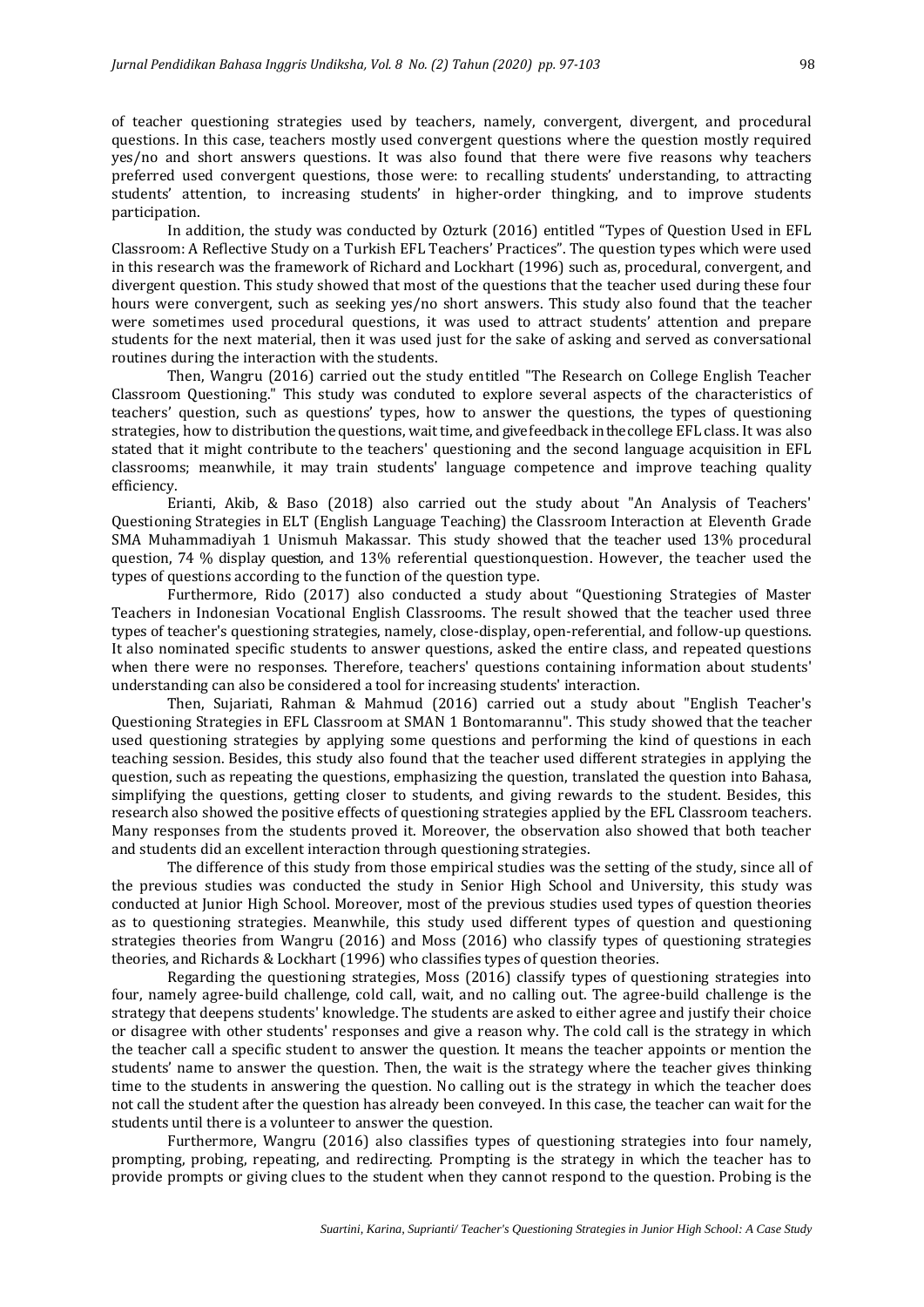strategy that the teacher used to control the questioning. In this time, the teacher involves a series of questions addressed to the students to elicit a complete answer. Furthermore, repeating is the strategy where the teacher repeats the question two or three times until there is a student to answer the question. Redirecting is the strategy in which the teacher direct the same question to several students to know the students' ideas. Based on the explanation, all of these strategies can be used to convey an effective question in the teaching-learning process. Therefore, questioning strategies can be defined as a guide for the teacher in order to get students' responses and build interaction with the students.

Regarding the questioning strategies, Richards & Lockhart (1996) classifies questions into three types: procedural, convergent, and divergent. The procedural question refers to the classroom procedures, classroom setting, or classroom management. The question is usually applied at the beginning of the lesson in which the teacher can ask about students' condition, students' homework, or students' readiness. Furthermore, the convergent question is the type of question which generate students to answer the teachers' question shortly and briefly where the question mostly required a short answer or yes/no. The question does not usually require students to engage in higher-level thinking, but often to recall the previous material. Then, a divergent question is a question that require students to higher-level thingking in which the students are encouraged to answer the question using their information rather than to recall previous information. Those are the types of questions that can be used by the teacher.

Besides, Padmadewi, Artini, & Agustini (2017) stated that questioning has eight functions during the teaching and learning process are: (1) to develop students' interest and curiosity towards the topic of the lesson, (2) to get students' attention toward the subject of the study, (3) to diagnose students' difficulty, (4) to attract students' activeness, (5) to give students time to understand the material, (6) to stimulate students in stating information, (7) to check students' knowledge, and (8) to measure students achievement in the learning process. Additionally, Cotton (1988) also states questioning has seven basic functions, namely: (1) to develop students' interest and motivate them to become active during the lessons, (2) to checking students' preparation and check on their homework or seatwork completion, (3) to develop students' critical thinking skills and inquiring their attitudes, (4) to recall and summarize previous material, (5) to build an interaction by exposing new relationships, (6) to assess students' achievement of instructional goals and objectives, and (7) to stimulate students to pursue their own knowledge. Therefore, teachers' questions have several positive effects on the students' participation during the learning process.

In line with the explanation above, it can be said that question is an important part of the teaching and learning process. It was used to promote students' critical thinking skills, check students' understanding of the material, and enhance the students' participation in the learning process. Moreover, Lai (2011) explained that critical thinking includes analyzing, judging or evaluating, and solving problems or making decisions. Therefore, teachers' questioning plays an important role in helping the students increase their thinking critically and enhance their participation.

Unfortunately, there are still some obstacles that occurred in asking or answer a question during the teaching-learning process. There may appear particular cases in which students cannot respond to the teachers' questions appropriately. Pratama (2019) stated that teachers are difficult to choose a word and sentence to make a question that makes students interested in questioning. It is also stated that the students have a lack adequate vocabulary knowledge, it makes the students difficult to understand the question and did not respond to teachers' question. Thus, the students do not act and become passive in asking or answering questions.

Concerning the studies, based on the preliminary observation at SMP Negeri 5 Singaraja, it was found that the English teacher used strategies in asking or answering a question. The strategy used by the teachers were an agree-build challenge, cold call, wait, and no calling out, prompting, probing, repeating, and redirecting strategies. The teachers also used types of questions in asking questions: procedural, convergent, and divergent questions. In line with that, it was interesting to find out teachers' questioning strategies and types of questions used by English teachers in the teaching-learning process. Therefore, questioning strategies need to be known by the teacher to be able to convey the effective question as well as to build an interaction with the students.

#### **2. Method**

The design of this study was qualitative research. Qualitative research is an approach which is used to explore and understand the meaning of individual or groups relating to social or human problems which collects the data in form of words, images, or video and analyze the information for description (Creswell, 2012). In this study, qualitative research was used to find out teacher's questioning strategies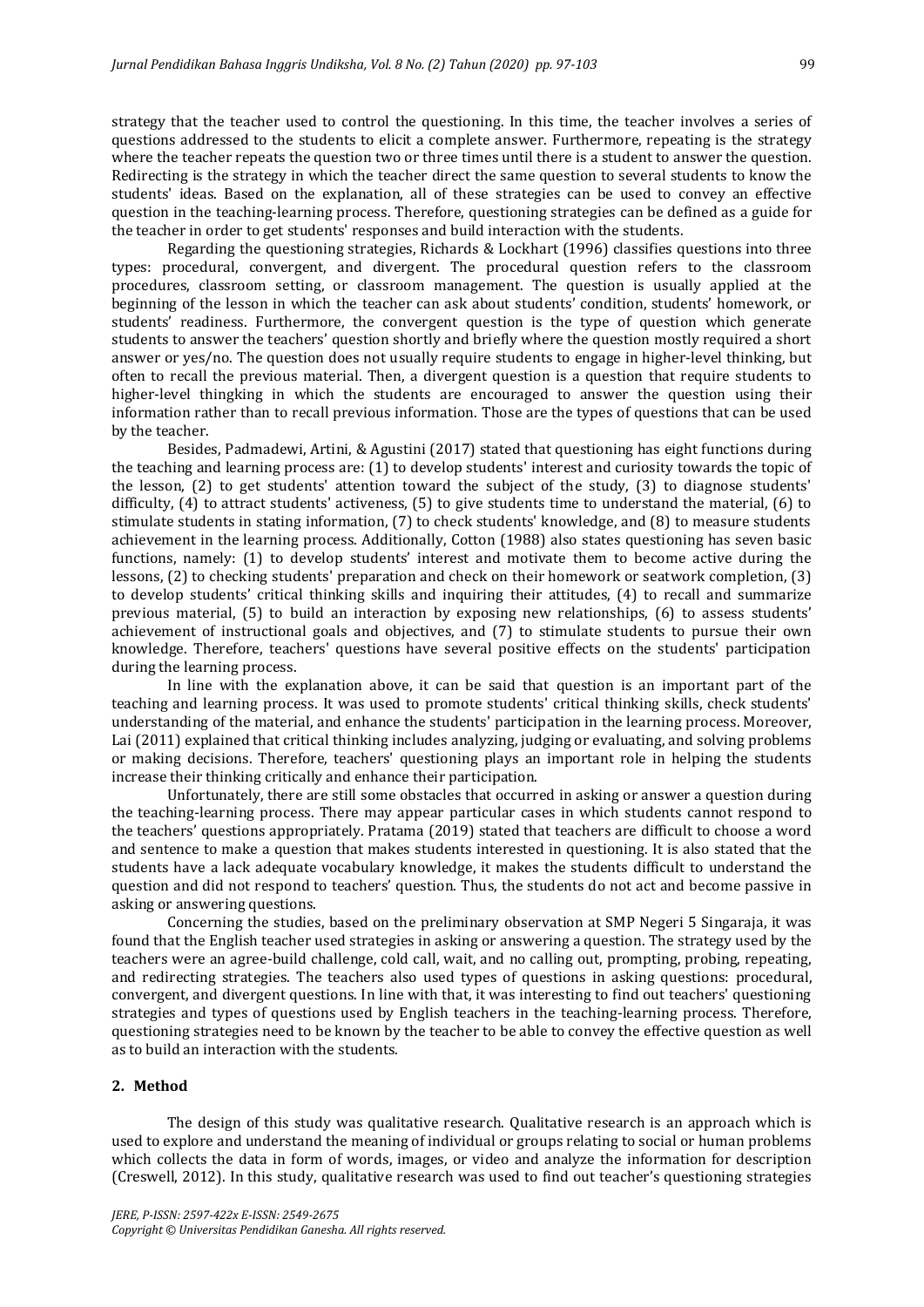and types of questions used by the English teachers in the teaching-learning process. Thus, the type of qualitative research in this study was a case study. A case study is defined as a series of scientific activities done in detail, in-depth, and intensively about a program, event, process, and activity, whether individual, group or organization in-depth information knowledge regarding that event (Creswell, 2012)

The setting of this study was SMP Negeri 5 Singaraja, which is located in Buleleng Regency, Bali, Indonesia. This place was chosen because this school used the 2013 curriculum in which the students are expected to be active during the learning process. Two English teachers in seventh-grade students were the subject of this study. The teachers were chosen as a subject due to her willingness and their experience in teaching English in junior high school for 30 years and has certification as a professional English teacher.

Four instruments were used in collecting the data, namely, researcher, questionnaire, interview guide, and audio recorder. The researcher collects the information about teachers' questioning strategies and the types of questions used by the teachers in the teaching-learning process. The questionnaire was also used to collect data from the teachers' responses toward their questioning strategies and the types of questions used in the teaching-learning process. To support the data that were gained from the questionnaire, an interview was conducted. The questions list was related to the types of questions used by English teachers. Then, an audio recorder was utilized as an instrument to record the interview process.

### **3. Result and Discussion**

This study aimed to find out the types of questioning strategies and types of question which were used by the English teachers in the seventh-grade students at SMP Negeri 5 Singaraja. The result and discussion are divided into two sections. Firstly, it is about was the types of questioning strategies used by English teachers during the teaching-learning process. Secondly, it is about the types of questions used by the English teacher.

#### **Questioning Strategies**

In describing the types of questioning strategies used by the teachers, Moss (2016) and Wangru (2016) are considered as the main reference. Thus, there are eight types of questioning strategies that are used to classify teachers' questioning strategies. Based on the result of the questionnaire, it could be seen that the teachers used all of those questioning strategies during the teaching-learning process. However, the teachers always used five strategies among the eight strategies in conveying the question namely, prompting**,** probing, redirecting, cold call, and wait.

Prompting was a questioning strategy in which the teacher provided the students a clue about the answer. It was used in order to make the students more understand the question and can answer the questions. The teachers stated that they used prompting strategies when they seemed confused and did not answer the question. Then, the teacher gave clues by translating the question into the Indonesian language, which helped the students understand the question. This study was similar to previous studies by Wangru (2016) and Sujariati, et all (2016). Sujariati, et all (2016) found that the teacher translated the question or mixed the question into Bahasa and emphasized the question when the students seemed confused. Then, Wangru (2016) also found that prompting strategies were occurred and mostly followed by giving prompt and translating the question. Therefore the teachers always used the prompting strategy.

Probing was the questioning strategy in which the teacher conveyed a series of questions to get a complete answer. In this study, the English teachers taught the seventh-grade students to share their ideas when other students' answers were not correct. Ma (2018) stated that probing strategies are useful in getting students more involved in critical analysis of their own and other students' ideas. In addition, Erlinda, et all (2014) stated that probing strategies were used when the students' first answer was incomplete. She added that probing strategies were commonly used in the classroom to clarify students' responses and dig much more in-depth into their responses to complete the answer. In this study, the teachers stated that they wanted to train students to think critically about the answer. It was also used to train the students to find the correct or complete answer and make them active to share their ideas.

Redirecting was the questioning strategy where the teacher conveys the same question to several students. In this study, the teachers direct the same question to several students to make them more active in sharing their ideas. Besides, the teachers wanted to check students' comprehension of the question, improve students' speaking ability, and train them to share their opinions. According to Wangru (2016), redirecting questions to other students is also used when they want other students to illustrate more or provide more examples. Thus, the interaction between students will be enhanced, then it can encourage students to speak up and be active in sharing their opinions.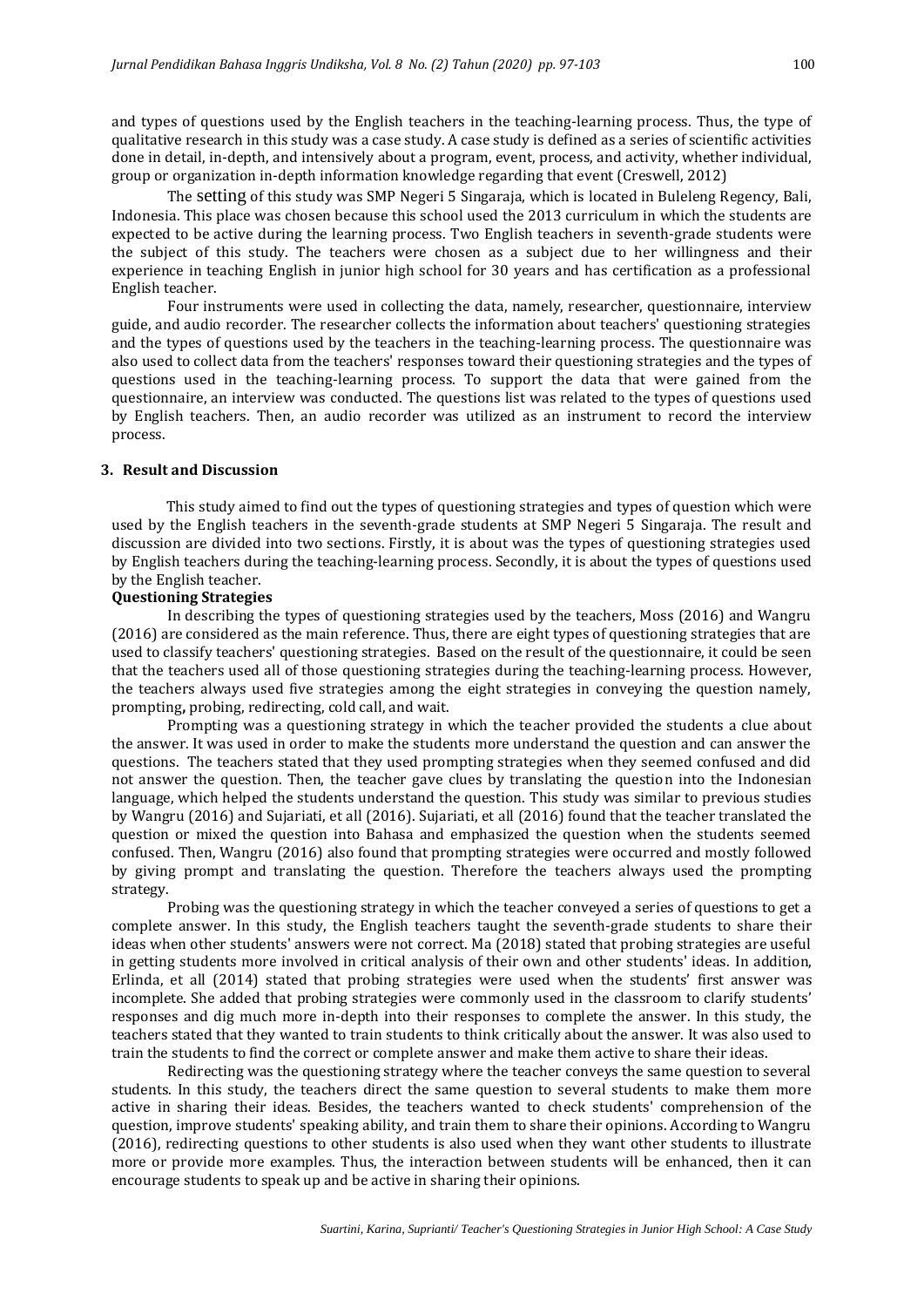Then cold call was the next questioning strategy that was always used by the teachers. The teachers stated these strategies were used to focus students' attention or increase students' participation. In this study, the teachers direct a question to the student individually or mention the students' name was used to encourage students to participate in the class. Thus, the students will be active to share their ideas. It was similar to a previous study by Matra (2014). He found that the teacher randomly pointed at the students to encourage them to answer the question and accepted any answer from the students. Thus, cold call was an effective strategy to make the students involved in the teaching and learning process.

Furthermore, the wait was the strategy in which the teacher conveyed a question and provided the students thinking time. This study showed that when the teachers conveyed the question to the students, the teachers gave a wait time to make the students think about the question. Dos, Bay, Aslansoy, Tiryaki, Çetin, and Duman (2016), and Ozturk (2016) stated that waiting time was one of the most important factors affecting students' correct response. It also found that most of the teachers provide students' thinking time in answering the question, in which they waited for 9 to 12 seconds or 13 to 15 seconds after asking the question. Looking at the result of this study, the teachers provide 2 to 3 minutes of thinking time. Therefore, students can answer the question completely.

Based on the teacher's interview, the teachers used a prompting strategy like giving some clue about the Indonesian Language question to help the students understand the question. A probing strategy was used to train students to think critically about the answer and know students' ideas. Besides, redirecting strategies were used to increase students' participation to improve students' speaking ability and trained them to be active to share their opinions. Furthermore, cold call strategies were used if a student ignored the teacher, so it controlled students' attitude and increased students' participation. Then, wait strategies were used to give students time to think about the question.

#### **Types of Questions**

In describing the types of questions used by the teachers, Richards & Lockhart (1996) are considered the main reference. Therefore, three types of teacher's questions are used to classify the teacher's questions. In this study, the English teachers used three types of questions during the teachinglearning process. Moreover, this study showed that the teachers mostly used procedural questions and convergent questions rather than a divergent question.

The procedural question was a question that referred to the classroom procedure, classroom routine, or classroom management. Hamiloglu & Temis (2012) stated that procedural questions helped teachers have an order in the class in terms of classroom management and the flow of teaching and learning processes. They added the teacher typically uses these questions to make the classroom run well. Besides, Ozturk (2016) found that procedural questions were used to draw the attention of students to the focus of the lesson, to encourage the students who had not been involved in the interaction, and to ask the question just for the sake of asking. In this study, the teachers stated that procedural questions were daily routines or refreshed the students' focus before teaching and learning. Thus, a procedural question was effective to check students' condition and make them relaxed while studying.

The convergent question was the type of question that generated the students to review the previous information. It usually involves students participating during the lesson. Based on the interview result, it was used to increase their participation and check their understanding of the material. According to Dos, et all (2016), convergent question types were mostly used by teachers to reinforce and summarize topics and motivate the students to participate during the lesson. Hence, it was used when the teachers wanted to involve students' participation or check on students' knowledge. For the convergent question, it has purposed to stimulate students to be active or involved in the teaching and learning process, and some convergent question also used to review the previous material, check students' understanding, and focus control students' attitude.

Furthermore, the teachers rarely use the divergent questions it has purposed to stimulate students' to pursue knowledge on their own; however, the teachers very rarely and almost none in using divergent questions. The students were unresponsive to the divergent question that generated them to higher-order thinking. Based on the interview result, the teachers stated that encouraging students to think higher-order thinking can confuse them and become passive.

Based on the interview result, the teachers said that procedural question was as a daily routine or to refresh the students' focus before the teaching preparation and learning was started. The convergent question, it has purposed to stimulate students to be active or involved in the teaching and learning process, and some convergent questions were also used to review the previous material. Furthermore, the teachers very infrequently and almost none in using divergent questions. The students were unresponsive to the divergent question that generated them to higher-order thinking. The teachers stated encouraging students to think higher-order thinking can confuse them and become passive.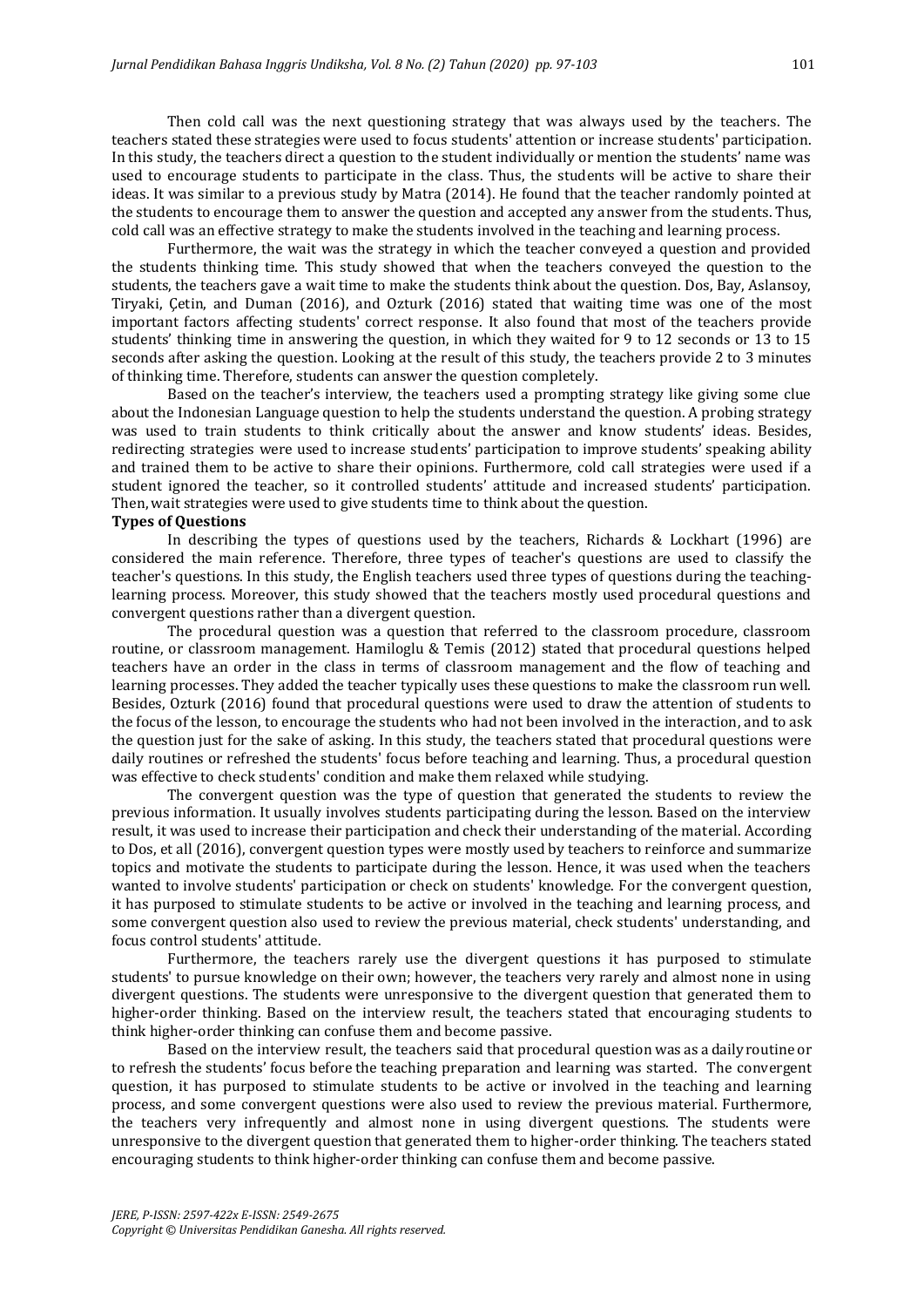#### **4. Conclusion**

From the result of the study, it can be concluded that the English teachers who taught seventhgrade students at SMP N 5 Singaraja used five strategies in applying the questions, namely, prompting, probing, redirecting, cold call, and wait. Prompting strategies were used as stimuli or guidance for students' answers or giving clues. Probing strategies were used to train students to think critically about the answer, then know other students' ideas. Redirecting strategies were used to increase students' participation to improve students' speaking ability and trained them to be active to share their opinions. Cold calls were used to focus the students' attention or increase students' participation. Then wait was used to give the students time to think.

Furthermore, the English teachers asked three types of questions during the teaching: procedural, convergent, and divergent. Meanwhile, the teachers mostly used a procedural question and convergent question rather than a divergent question. Procedural questions were used to refresh the students' focus before teaching and learning were started and organize the classroom activity. Convergent questions were used to review the previous material, check students' understanding, and focus control students' attitudes. Then, the teachers rarely use the divergent questions it has purposed to stimulate students' to pursue knowledge on their own.

Related to the research conclusion above, some suggestions were provided. Firstly, the English teachers should keep increasing their questioning strategies or types of questions to succeed in the teaching and learning process. Moreover, the English teachers were asked to promote divergent questions to involve the students' critical thinking. Next, the headmaster should conduct a teacher's training or workshop to increase their questioning strategies and types of questions. Last, it is suggested for the other researchers who wanted to conduct related to this study to find out the students' perception toward the questioning used by the teacher to know the effectiveness of the teachers' questioning strategies in teaching and learning process.

#### **References**

- Astrid, A., Amrina, R. D., Desvitasari, D., Fitriani, U., & Shahab, A. (2019). The Power of Questioning: Teacher's Questioning Strategies in the EFL Classrooms. *Indonesian Research Journal in Education (IRJE)*, 91-104.
- Cotton, K. (1988). Classroom Questioning. *School Improvement Research Series*.
- Creswell, J. (2012). *Educational Research: Planning, Conducting and Evaluating Qualitative and Quantitative Research.* United States: Pearson Edition.
- Dos, B., Bay, E., Aslansoy, C., Tiryaki, B., Cetin, N., & Duman, C. (2016). An Analysis of teachers' questioning strategies. *African Journal of Agricultural Research,* 2065-2078
- Erianti, A., Akib, E., & Baso, F. A. (2018). An Analysis Of Teachers' Questioning Strategies In Elt (English Language Teaching) The Classroom Interaction At Eleventh Grade Sma Muhammadiyah 1 Unismuh Makassar. *Exposure Journal*, 58-70.
- Erlinda , R., & Dewi, R. (2014). Teacher's Questions In EFL Classroom. *Ta'dib*, 177-178.
- Hamiloğlu, K., & Temiz, G. (2012). The Impact Of Teacher Questions On Student Learning In Efl. *Journal Of Educational And Instructional Studies In The World*, 1-18.
- Inan, B., & Fidan, D. (2012). Inan, B., and Fidan, D. (2013). Teacher question and their function in Turkish as a foreign language (TEFL) classes. *Social and Behavioral Sciences*, 1070-1077.
- Lai, E. (2011). *Critical Thinking: A Literature Review.* Pearson.
- Lynch, T. (1991). Questioning Roles in the Classroom. *ELT Journal*, 201-210.
- Ma, X. (2008). The Skills of Teacher's Questioning in English Classe. *International Education Studies*, 92- 100.
- Matra, S. D. (2014). Teacher Questioning In Classroom Interaction. *Journal of Culture, English Language Teaching & Literature*, 82-111
- Moss, P. (2016, February 3). 4 Questioning Strategies For Effective & Thoughtful Teaching. *TeachThought*.